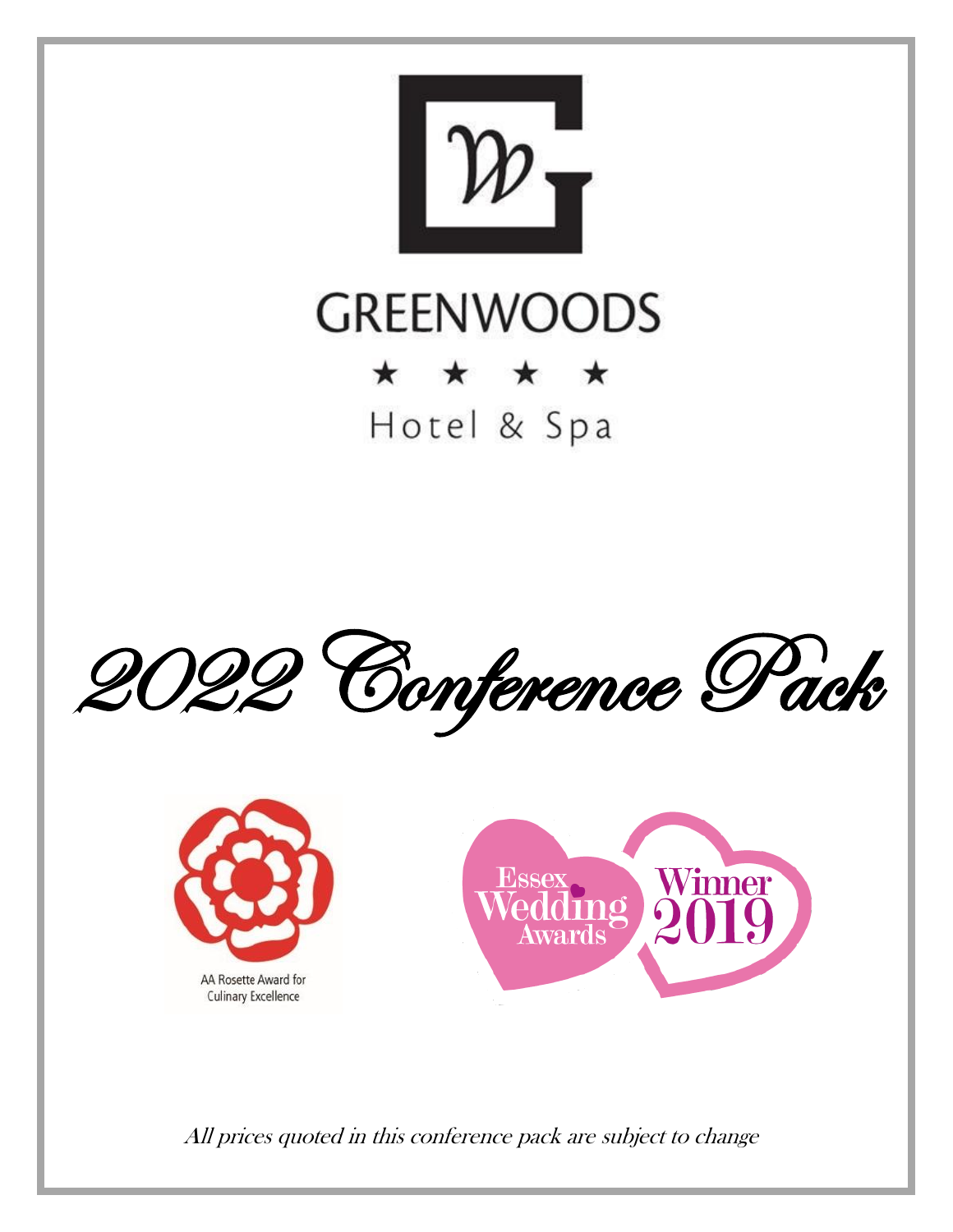# Conference Room Seating Capacities

## Library Suite

Boardroom seating – 20 people U shape seating - 15 Half Cabaret seating – 18 people (3 round tables of 6) Theatre seating – 50 people Dinner seating – 30 people

## Boardroom Suite

Boardroom seating – 18 people U shape seating - 15 Half Cabaret seating – 18 people (3 round tables of 6) Theatre seating – 40 people Dinner seating – 30 people

## Garden Suite – Full room

Boardroom seating – 100 people approx. Cabaret seating – 120 people approx. Theatre seating – 200 people approx. U shape seating – 128 people approx. Dinner seating – 200 people approx.

## Garden Suite – Half room

Boardroom seating – 50 people approx. Cabaret seating – 50 people approx. Theatre seating – 100 people approx. U shape seating – 30 people approx. Dinner seating – 80 people approx.









We highly recommend viewing our conference facilities to see how they can work for your requirements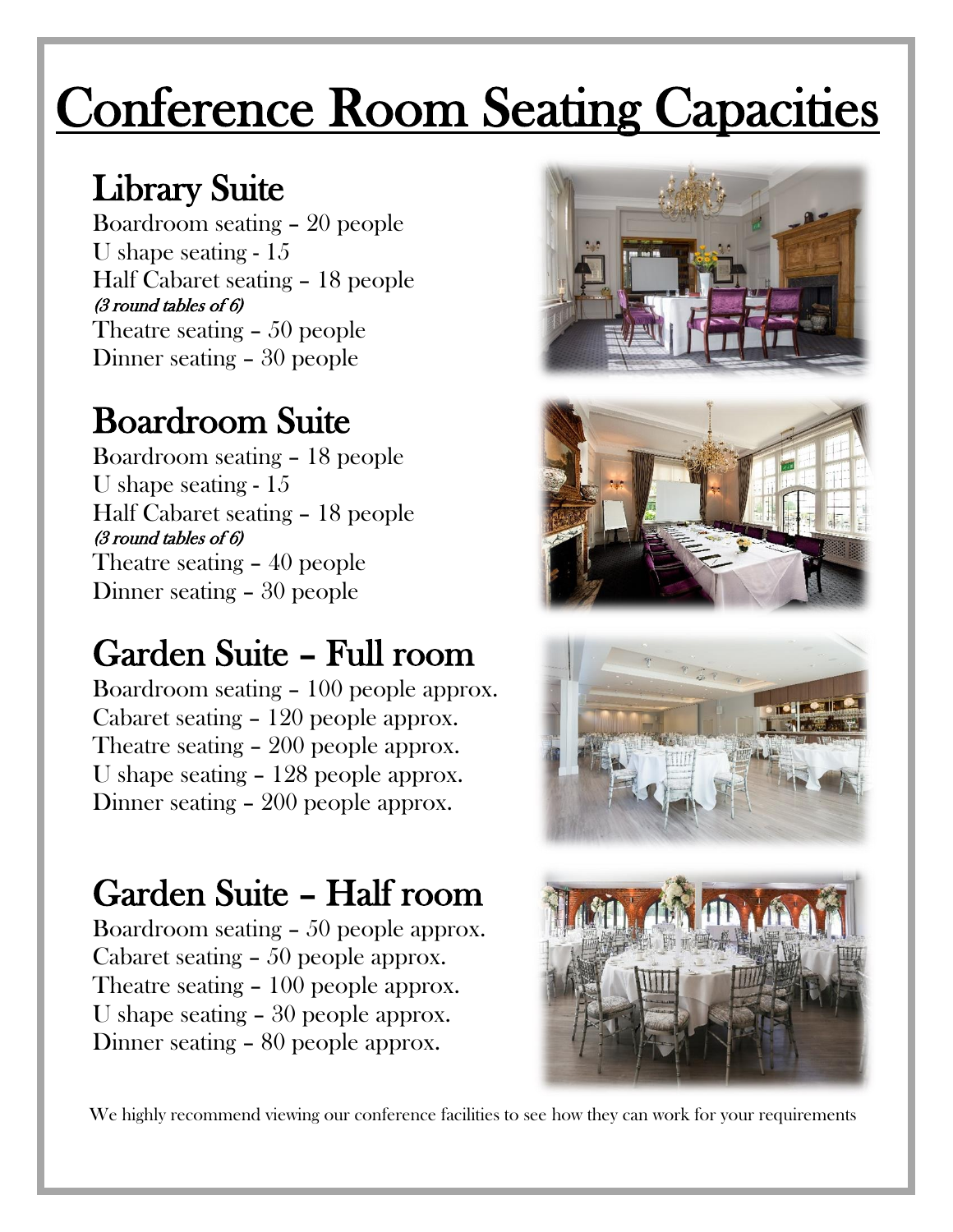## Conference Room Hire Only

### Monday – Friday only

### Library OR Boardroom Suite

£200 half day (4 hours or less) £400 full day (9am-5pm)

### Library & Boardroom

£400 half day (4 hours or less)

£700 full day (9am-5pm)

### Garden Suite Monday – Thursday £1200

\*Please note Garden Suite hire is the same price whether having half room or full room as we cannot hire out the other half of the room at the same time. The price is also the same whether having half day or full day hire<sup>\*</sup>

Conference room hire includes tables, chairs, table linen, jugs of water and paper and pencils on tables

Please see the Equipment Hire & Optional Extras page for items which can be added to your booking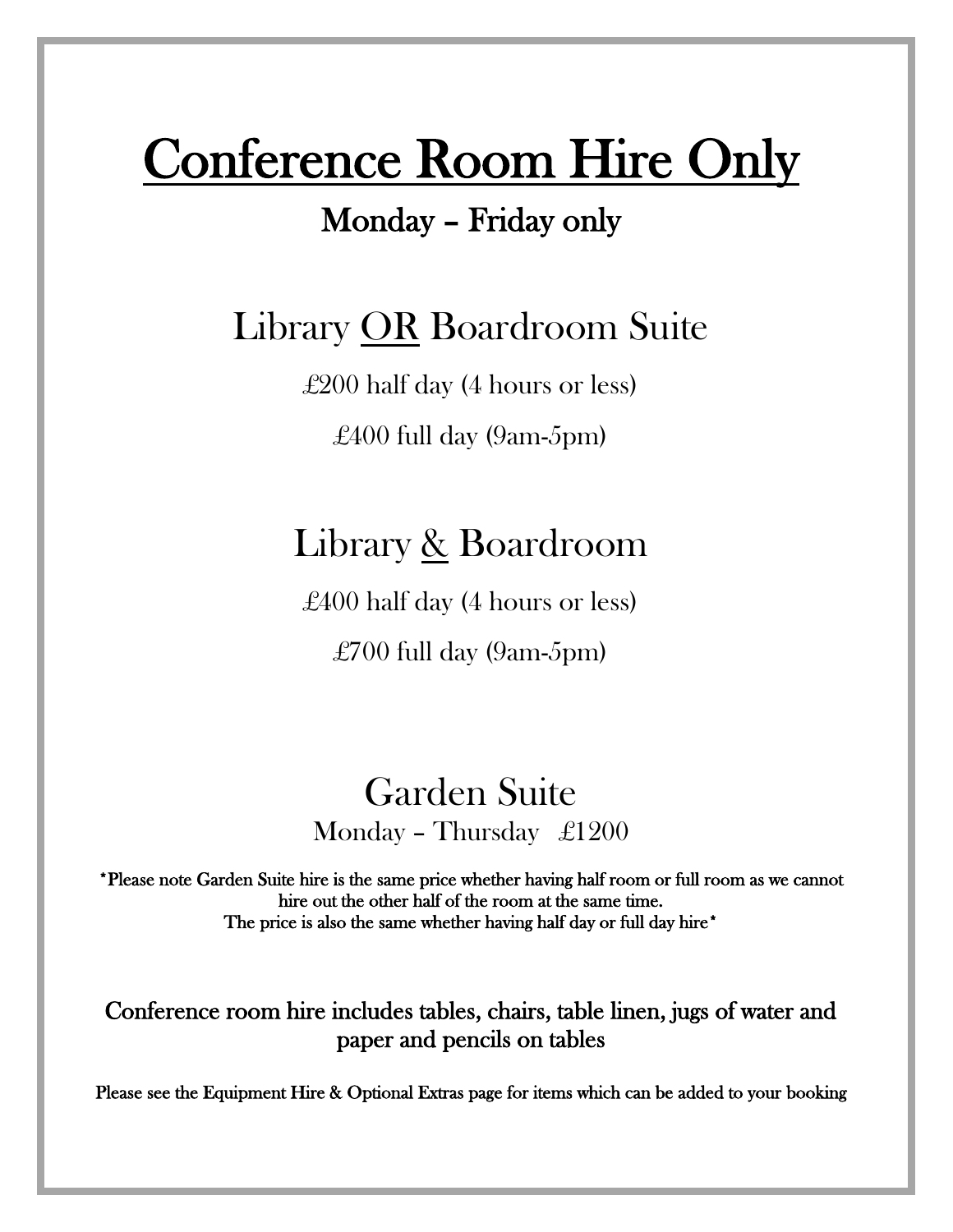# 24 Hour Delegate Rate

### £195.00 per person inc VAT

Minimum numbers of 10 delegates for Library or Boardroom Suite Bespoke quote given for Garden Suite or numbers below 10 delegates.

### Included in 24 hour rate:

- Conference room hire 9.00am 5.00pm
- Registration tea, coffee & pastries
- 2x Servings of tea, coffee & biscuits
- Jugs of water in conference room
- Buffet lunch
- Free Wi-Fi access
- Ample free car parking
- Stationary (paper & pencils on table)
- Three course evening meal in conference room (set menu, pre-orders required)
- Accommodation in a double standard bedroom
- Full English and Continental breakfast
- Full use of spa facilities including pool, gym, Jacuzzi, sauna etc. from 2.00pm check in until 11.00am checkout

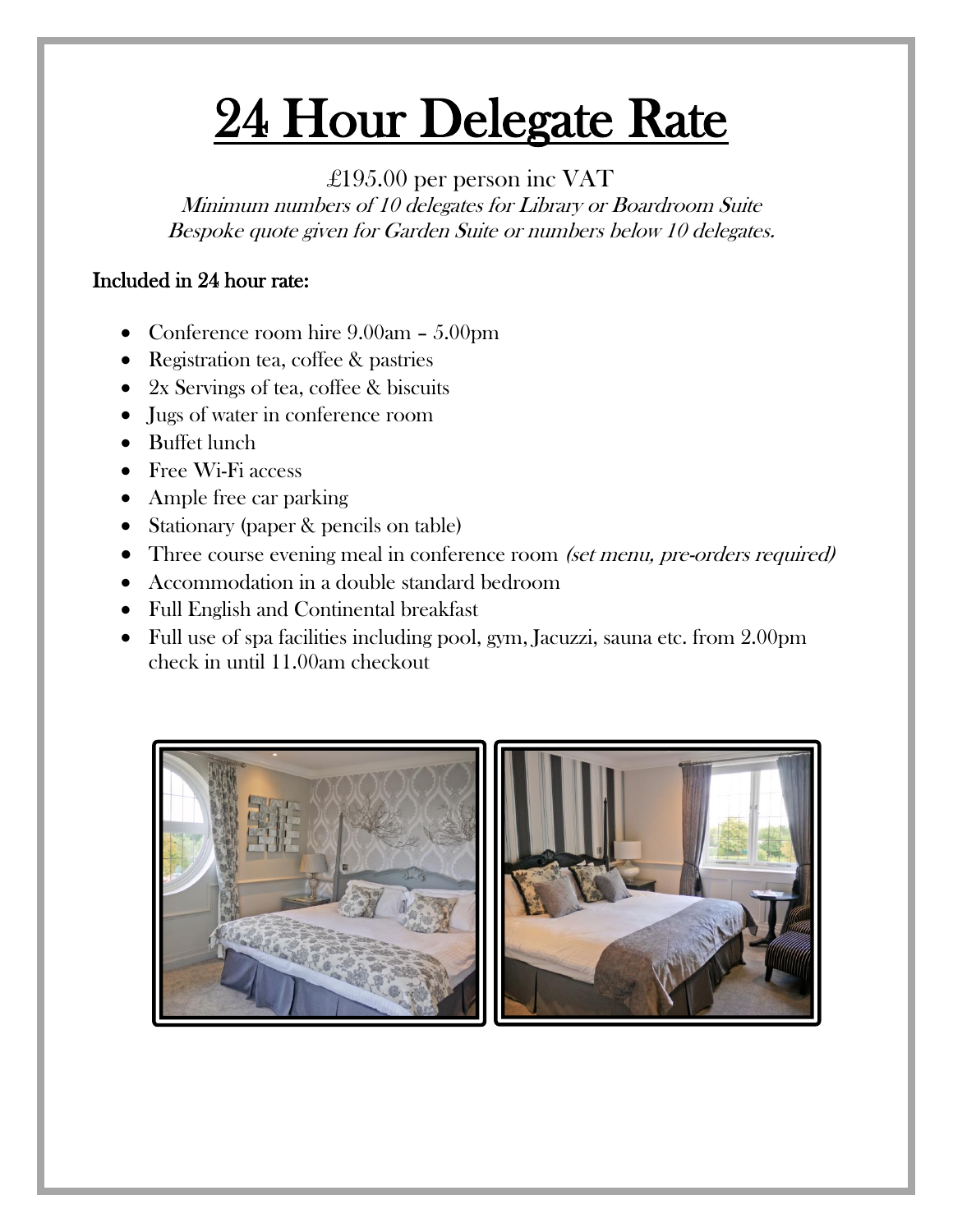## Classic Conference Package

### Full Day Rate (9am – 5pm)

Minimum numbers of 10 delegates for Library or Boardroom Suite Not available in Garden Suite

### £31.00pp includes:

Full day conference room hire 1x serving of teas and coffees Sandwich lunch

### Half Day Rate (9am – 1pm or 1pm – 5pm)

Minimum numbers of 10 delegates for Library or Boardroom Suite Not available in Garden Suite

> £21.00pp includes: Conference room hire for 4 hours 1x serving of teas and coffees Sandwich lunch

### Sandwich options

Pre-orders required

Choice of white, brown or granary bread (please state on pre-order form) All served with salad garnish, crisps and coleslaw

> Oak smoked salmon with dill mayonnaise Ploughman's ham and cheese Chargrilled chicken, lettuce and tomato Classic BLT Cumberland sausage with red onion chutney Prawn and crayfish with citrus mayonnaise Roast beef and horseradish Egg Mayonnaise H.L.T (Hummus, Lettuce & Tomato) (Vg)

All sandwiches contain gluten and butter unless requested without

Additional servings of teas and coffees charged at £3.00pp Equipment hire & other optional extras available at an additional cost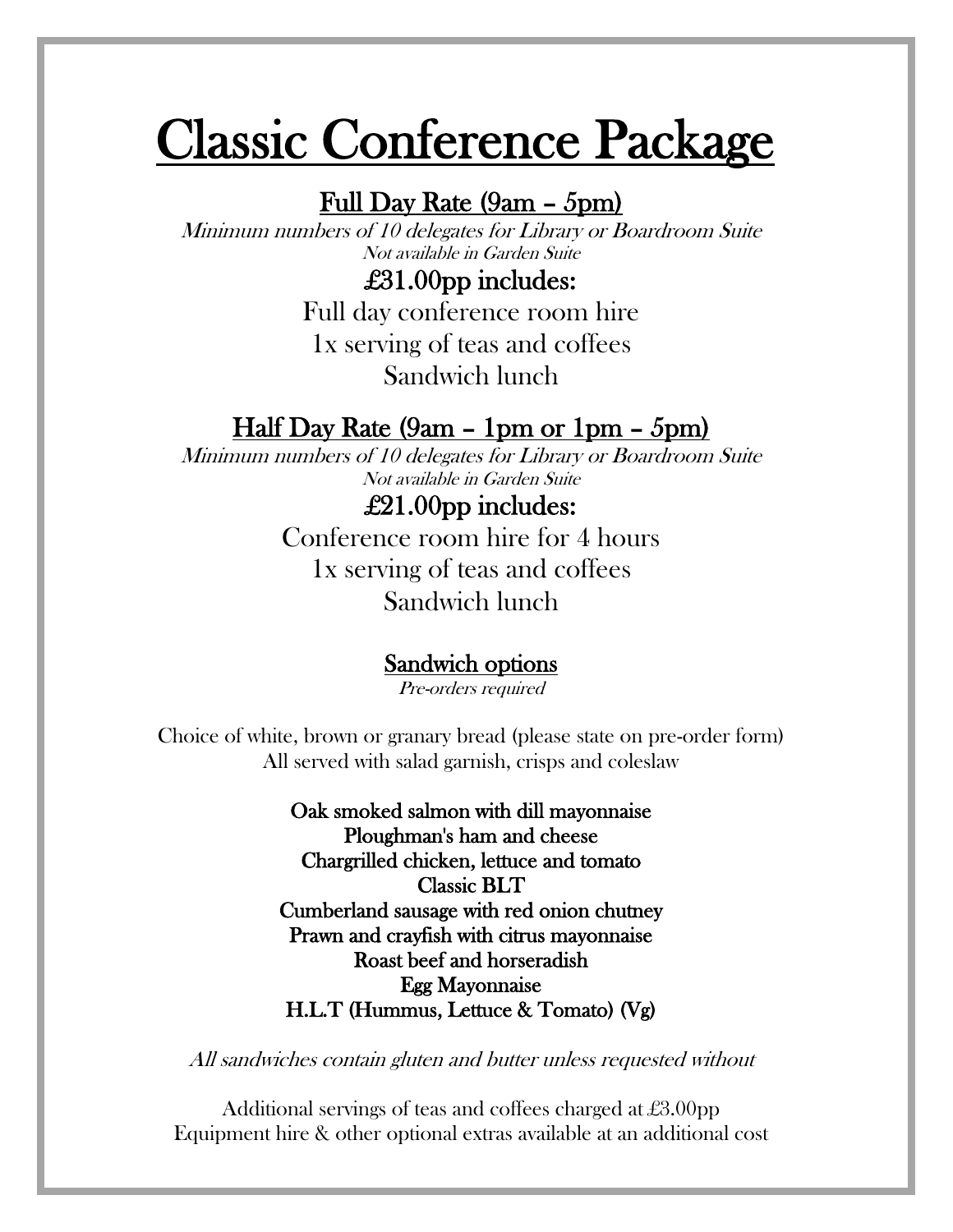# Full Day Conference Delegate Rate

£54.00 per person inc VAT

Minimum numbers of 10 delegates for Library or Boardroom Suite Minimum numbers of 45 for Garden Suite

### Included in Daily Delegate Rate:

- Conference room hire 9.00am 5.00pm
- Registration tea, coffee & pastries
- 2x Servings of tea, coffee & biscuits
- Jugs of water in conference room
- 7x item buffet lunch
- Free Wi-Fi access
- Ample free car parking
- Stationary (paper & pencils on table)

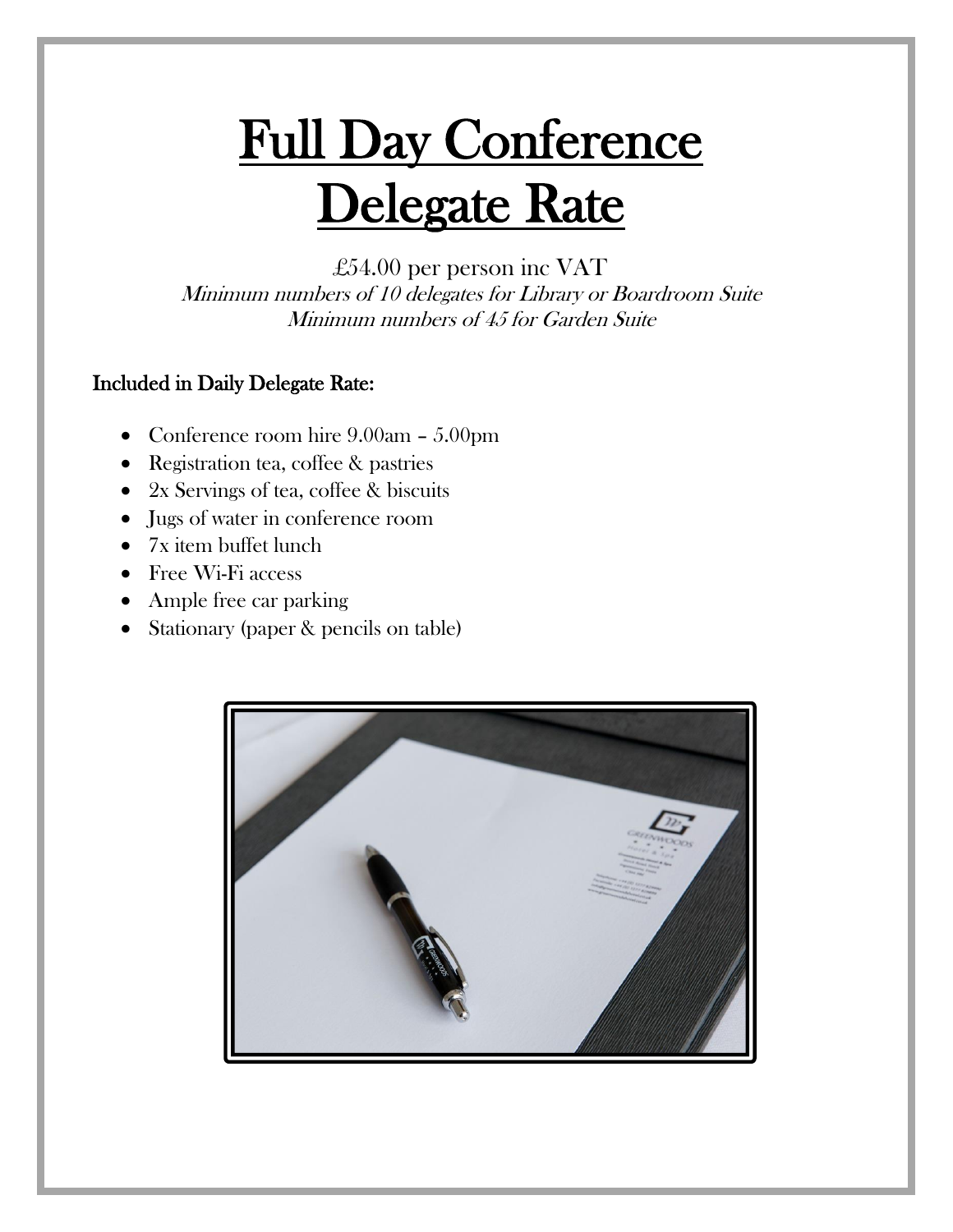# Cost Conscious Full Day Delegate Rate

### £45.00 per person inc VAT

Minimum numbers of 8 delegates for Library or Boardroom Suite Minimum numbers of 50 for Garden Suite

### Included in Daily Delegate Rate:

- Conference room hire 9.00am 5.00pm
- Registration tea, coffee & pastries
- 1x Serving of tea, coffee & biscuits
- Jugs of water in conference room
- Cost conscious lunch consisting of sandwich platter, chips, fruit & orange juice
- Free Wi-Fi access
- Ample free car parking
- Stationary (paper & pencils on table)

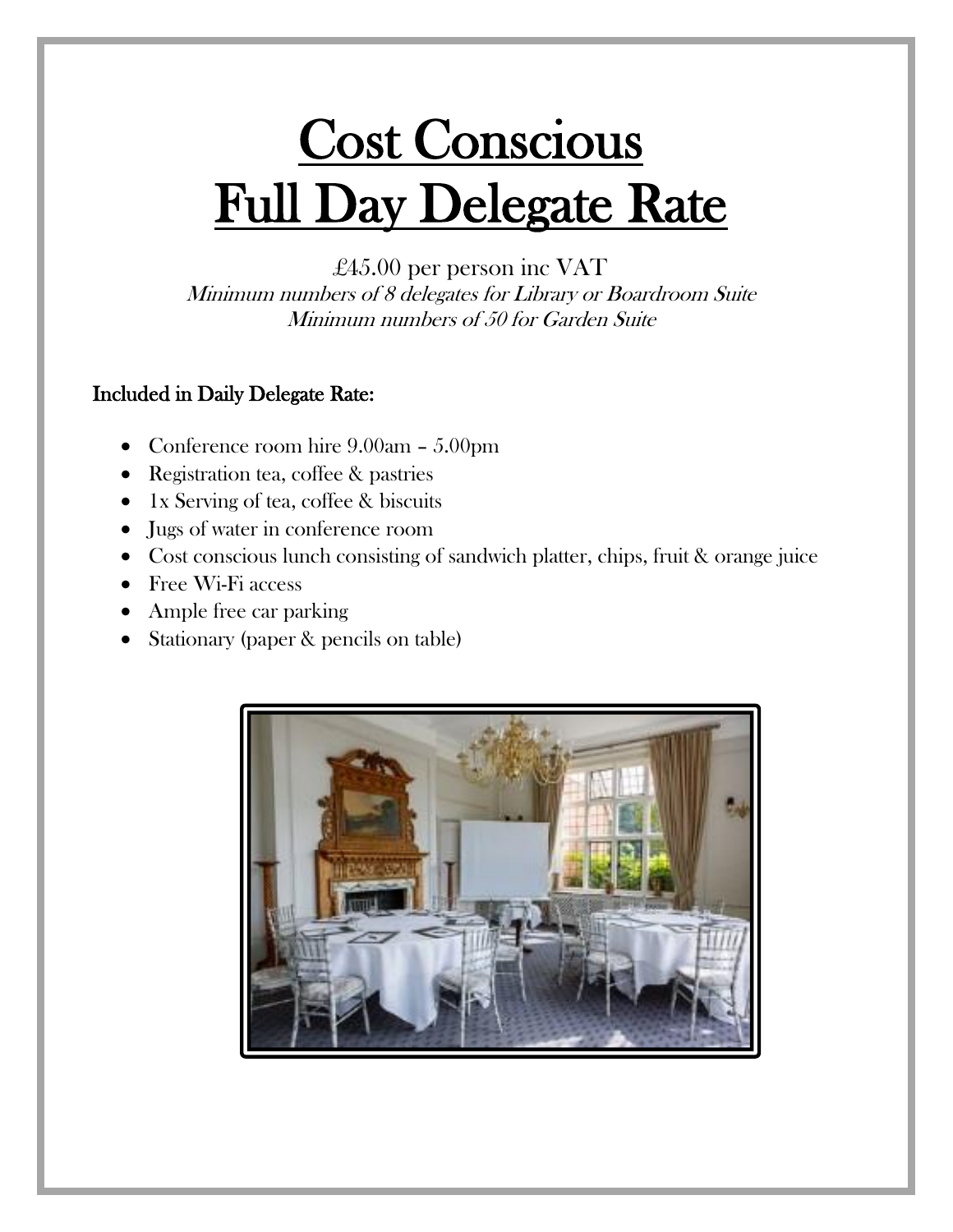# **Half Day Conference** Delegate Rate

£32.00 per person inc VAT

Minimum numbers of 10 delegates for Library or Boardroom Suite Bespoke quote given for Garden Suite or numbers below 10 delegates.

### Included in half day conference rate:

- Conference room hire from  $9.00am 1.00pm \ OR \ 1.00pm 5.00pm$
- Registration tea, coffee & pastries
- 1x Serving of tea, coffee & biscuits
- Jugs of water in conference room
- 7x item buffet lunch
- Ample free car parking
- Free Wi-Fi access
- Stationary (paper & pencils on table)

# Cost Conscious **Half Day Delegate Rate**

### £26.00 per person inc VAT

Minimum numbers of 8 delegates for Library or Boardroom Suite Bespoke quote given for Garden Suite or numbers below 8 delegates.

### Included in half day conference rate:

- Conference room hire from  $9.00am 1.00pm \ OR \ 1.00pm 5.00pm$
- Registration tea, coffee & pastries
- Jugs of water in conference room
- Cost conscious lunch consisting of sandwich platter, chips, fruit & orange juice
- Ample free car parking
- Free Wi-Fi access
- Stationary (paper & pencils on table)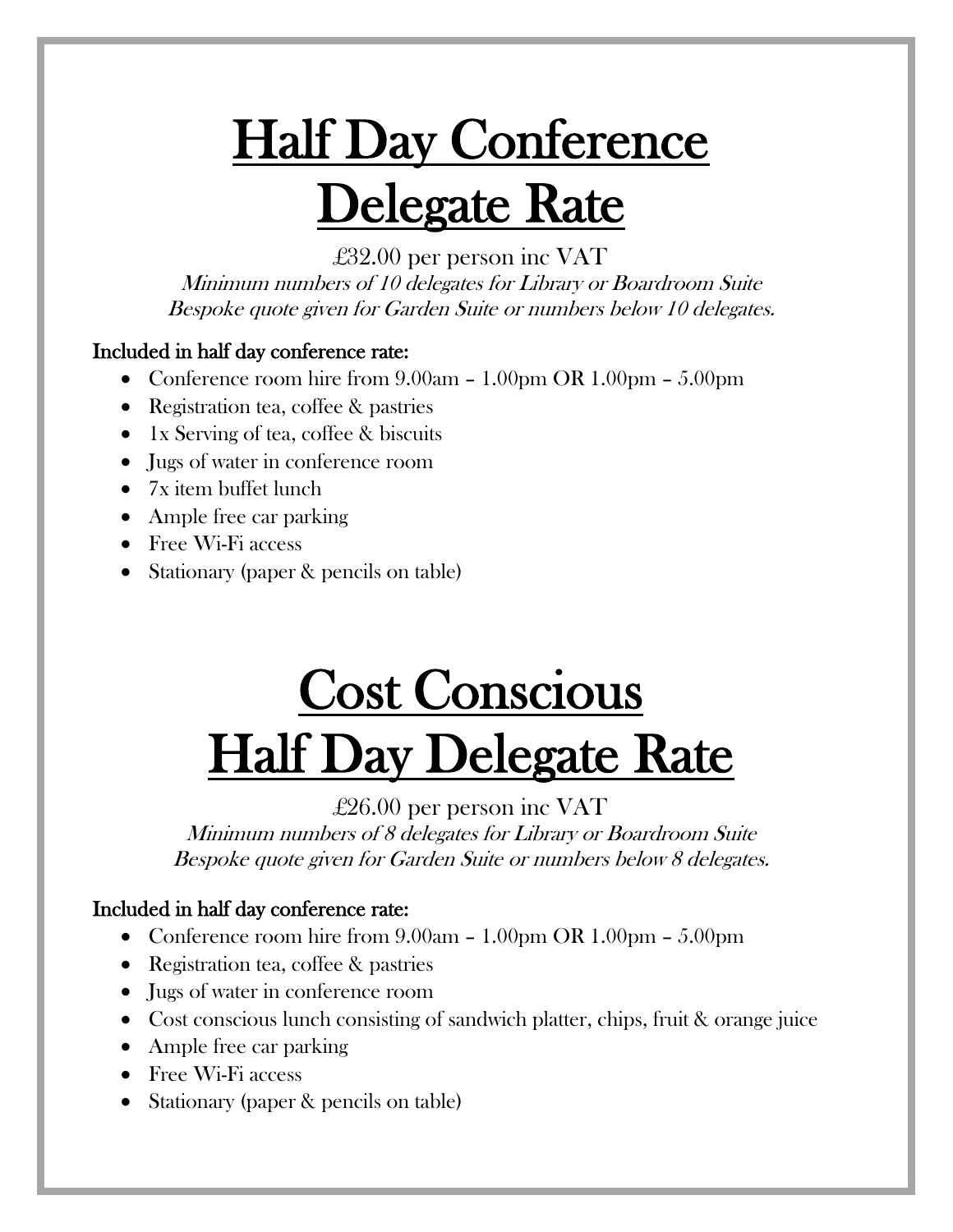# Twilight Conference Package

£40.00 per person inc VAT

Minimum numbers of 15 delegates for Library or Boardroom Suite Bespoke quote given for Garden Suite or numbers below 15 delegates.

### Included in Twilight Conference package:

- Conference room hire 6.00pm 11.00pm
- 3 course evening meal (set menu, pre-orders required)

### Available Monday – Thursday

# Breakfast Meeting Package

£25.00 per person Inc VAT Minimum numbers of 15 delegates for Library or Boardroom Suite Bespoke quote given for Garden Suite or numbers below 15 delegates.

### Included in Breakfast Meeting package:

- Conference room hire 7.00am 11.00am
- Full English breakfast (buffet or plated) (Includes Bacon, Sausage, Vegetarian Sausage (on request), Scrambled egg, Mushrooms, Tomato, Hash Browns + Tea, Coffee & Orange Juice)

Available Monday – Friday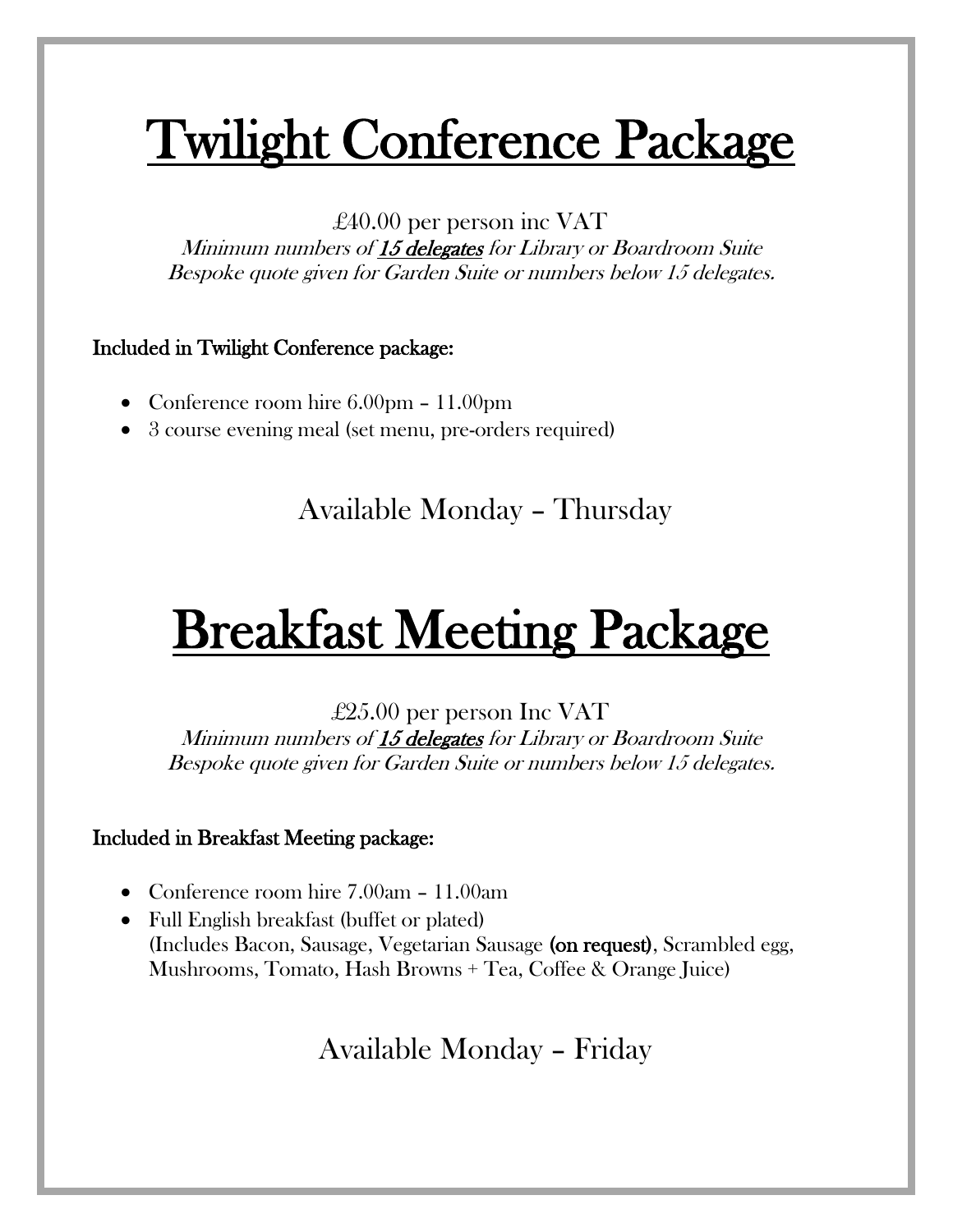## Equipment Hire & Optional Extras

All prices include VAT Data-projector & screen - £36.00 inc VAT per day Screen hire only - £18.00 inc VAT per day Flipchart stand & 1 pad of paper - £25.00 inc VAT per day Additional flipchart pads - £12.00 each inc VAT per day Fresh fruit platter - £3.50 per person Tea, coffee & breakfast rolls - £8.00 per person Tea, coffee & pastries - £6.50 per person Tea, coffee & biscuits - £3.00 per person Bowls of crisps or peanuts - £4.00 per bowl Large bottle of Sparkling/Still Water - £4.70 per bottle Jug of orange or apple juice - £8.50 per jug Cost Conscious Lunch (sandwiches, chips, fruit & orange juice) - £10.00 per person 7 item buffet lunch (minimum 10 delegates) - £18.00 per person

3 course conference dinner with teas and coffees  $-\pounds 32.00$  per person (pre-orders required)



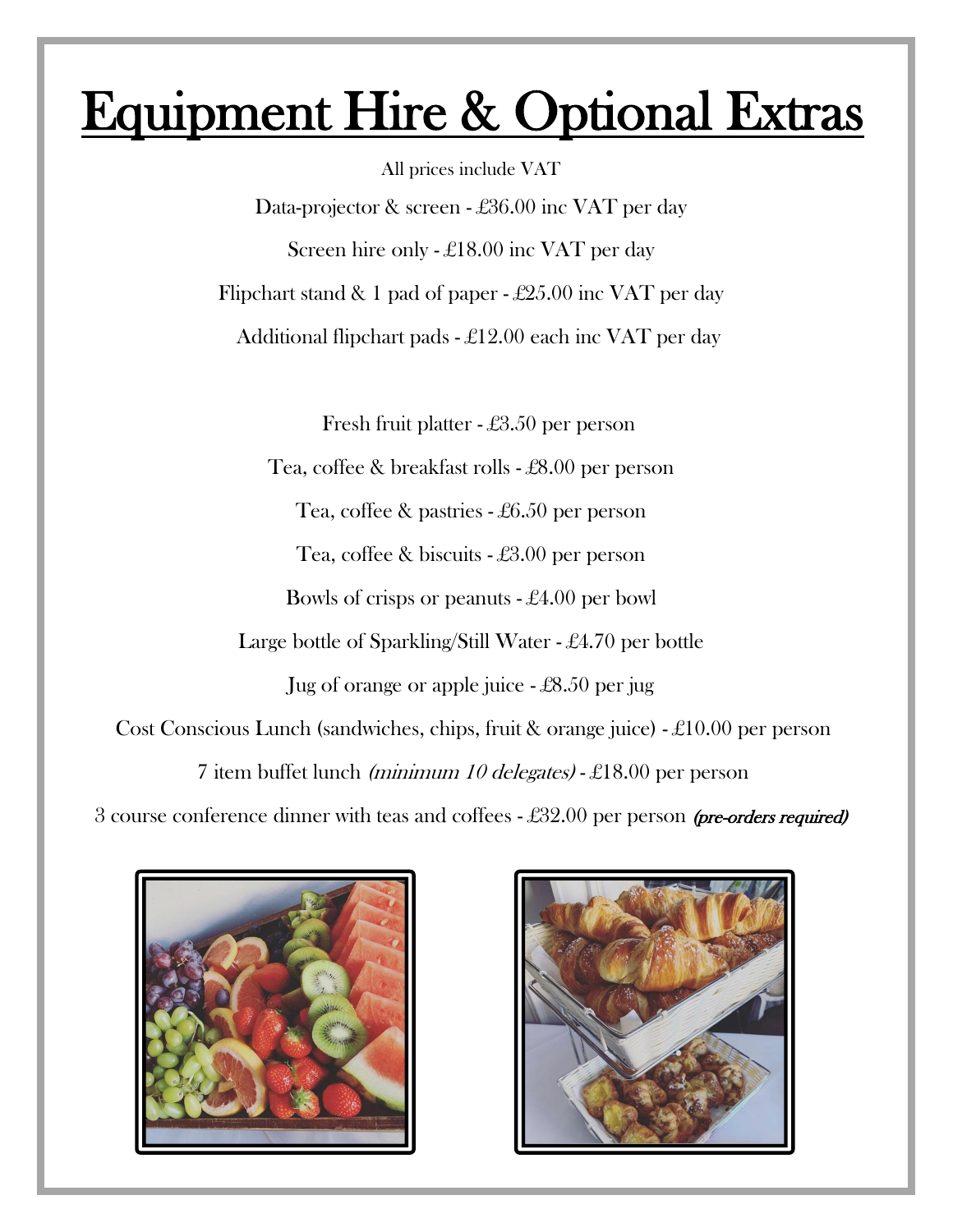## Buffet Lunch Options

j

#### Please choose 7 items from the selection below

Selection of finger sandwiches (GF *option available) Contains gluten, milk, eggs, and fish* Selection of mini wraps *Contains gluten, milk, eggs, and fish* Chicken Goujons with BBQ sauce *Contains gluten* Mini pork pies Contains gluten Sausage rolls Contains gluten Honey glazed cocktail sausages *Contains gluten, mustard* Spicy chicken wings *Contains mustard* Sticky mini spare ribs *Contains mustard* Chargrilled lamb kebabs with yoghurt  $\&$  mint dip *Contains gluten* Fish goujons with tartare sauce *Contains fish, gluten* Salmon skewers with lemon mayo dip (GF) Contains fish, eggs Potato skins filled with cream cheese & chive (V) (GF) *Contains milk* Sunblushed tomato and mozzarella tartlets (V) Contains gluten, milk, eggs Goats cheese crostini with red onion marmalade (V) Contains gluten, milk Mediterranean vegetable quiche (V) Contains gluten, milk, eggs Hoisin Duck Spring Rolls Contains gluten, sesame, eggs Vegetarian spring rolls (V) Contains gluten, sesame, eggs Potato wedges (V) Contains gluten Mozzarella, tomato and basil salad (V) (GF) Contains milk Marinated cucumber and feta salad (V) (GF) Tuna & sweetcorn pasta salad *Contains gluten, fish* Potato salad (V) (GF) Contains egg Coleslaw (V) (GF) Contains egg Hummus with vegetable crudités (GF) (Vg) May contain sesame Falafel with sweet chilli dip  $(Vg)$  Contains gluten Tabbouleh (Vg) Contains gluten, sulphites, celery Spicy bean burger sliders (Vg) *Contains gluten, sulphites, sesame, soya* 

#### بصوبصوبصو

Fresh fruit platter (Vg)

Mini white chocolate and raspberry cheesecakes Contains gluten, milk Mini Pavlovas with Chantilly cream and fresh fruit (GF) Contains egg Double chocolate and raspberry brownies *Contains gluten, milk, eggs* Chocolate Profiteroles *Contains gluten, milk, eggs* 

#### Additional items £3 per person per item

 $(V)$  = Vegetarian / (GF) = Gluten Free / (Vg) = Vegan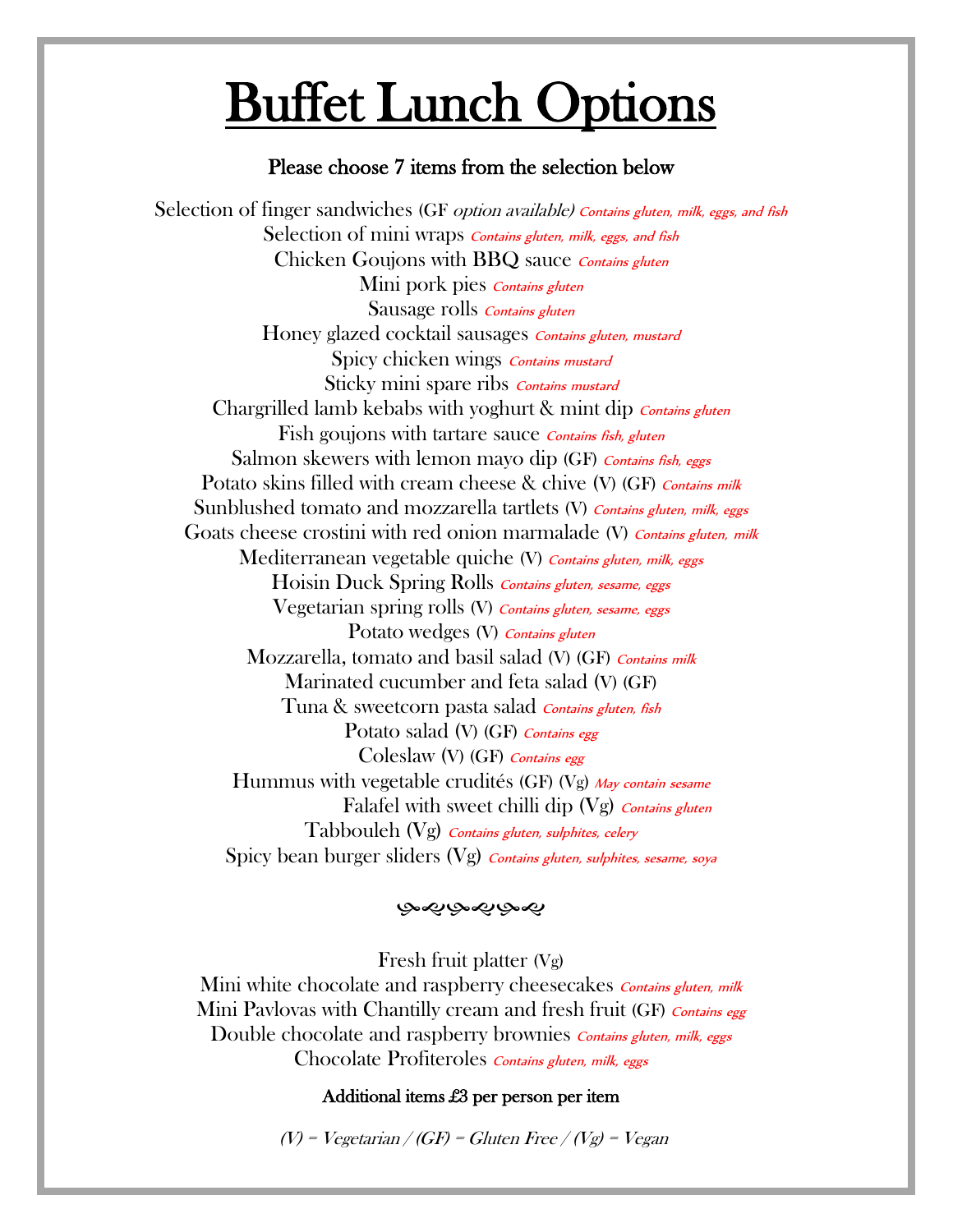## 3 Course Conference Dinner Menu

### Please choose 2 starters, 2 main courses and 2 desserts from the selection below for your guests to pre-order from

#### ෯෯෯෯෯

Leek & Potato Soup (V) (GF) Roasted Sweet Potato, Coconut, Sweet Chilli & Coriander Soup (Vg) (GF) Prawn & Crayfish tian with crostini & salad (GF option available) Contains crustacean Confit Duck Rillette with crostini (GF *option available*) Ham hock terrine with piccalilli & crostini *Contains gluten, mustard, celery* Baby beetroot and crispy goats cheese salad (V) Contains gluten, milk Baked Portobello mushroom stuffed with spinach pine nuts and olives  $(Vg)$  (GF) Contains nuts

### بهموبهموبهموا

Supreme of chicken with fondant potatoes and a white wine Sauce (GF) Contains milk Rump of Lamb, with roasted new potatoes (GF) Confit pork belly with roasted garlic mash (GF) Contains milk Pan roasted hake, herb crushed new potatoes, saffron cream (GF) Contains milk Roasted butternut squash risotto with rocket and parmesan (V) (GF) Goats Cheese and Wild Mushroom Pithivier (V) Contains gluten, milk, egg Arabiata Linguine with chilli, garlic, cherry tomatoes and rocket cress  $(Vg)$  Contains gluten All served with a selection of Seasonal Vegetables

#### به دو به دو به دو

Raspberry and White chocolate cheesecake *Contains gluten, milk* Individual lemon tart with raspberry coulis *Contains gluten, milk* Greenwoods Classic Bread and Butter Pudding with Vanilla ice-cream *Contains gluten, milk, egg* Warm chocolate brownie with vanilla ice-cream *Contains gluten, milk, egg* Apple crumble with crème anglaise *Contains gluten, milk, egg* Fresh fruit salad & sorbet (Vg) (GF) Sultana, maple baked braeburn apples (Vg) (GF)

෯෯෯෯෯

Please note a pre-order is required

Teas and coffees can be added for an additional £3 per person

 $(V)$  = Vegetarian / (GF) = Gluten Free / (Vg) = Vegan